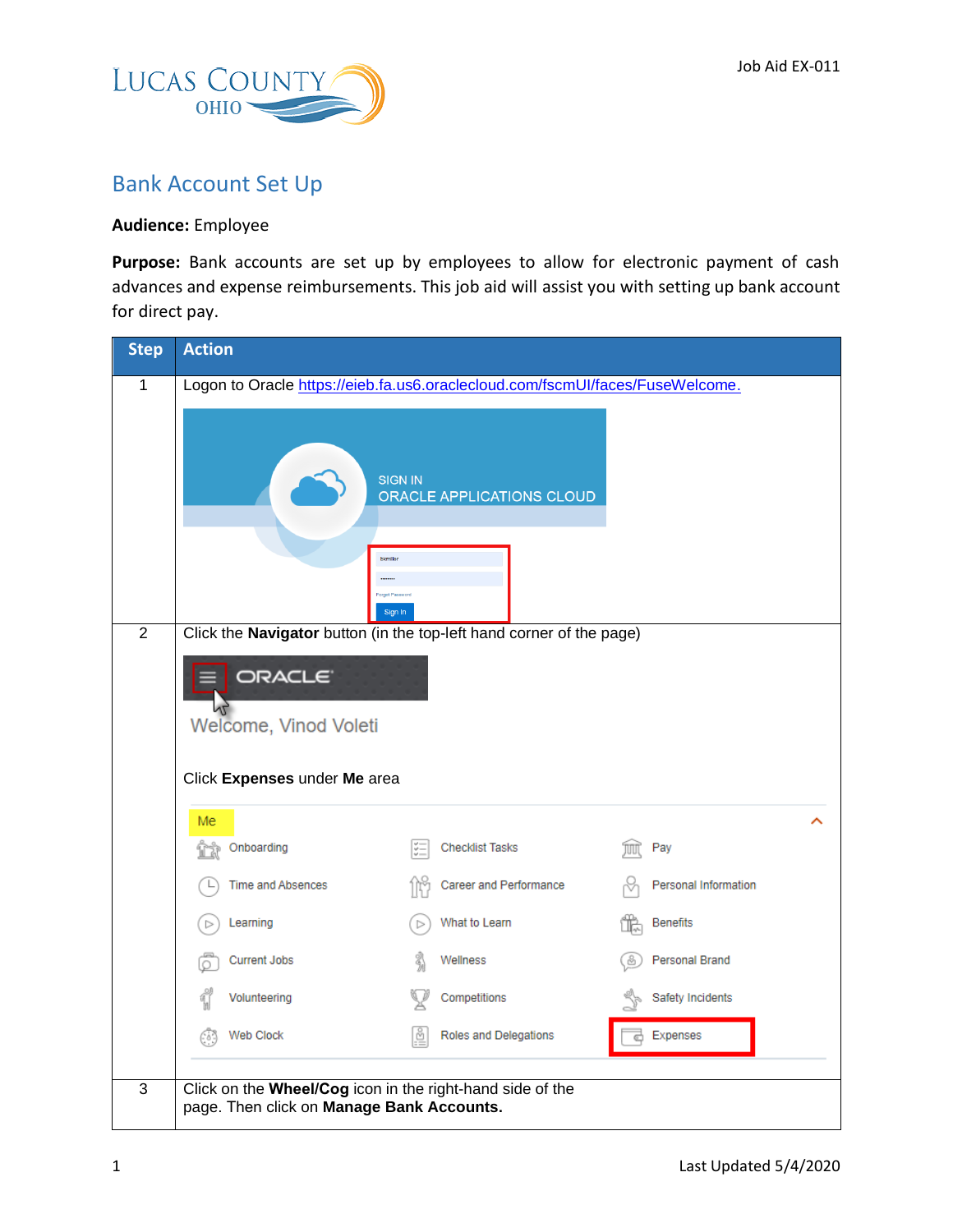

|                |                                                                                                                                    |                           | $\cap$ $\uparrow$ $\uparrow$ $\circ$<br><b>AT</b>                                 |  |
|----------------|------------------------------------------------------------------------------------------------------------------------------------|---------------------------|-----------------------------------------------------------------------------------|--|
|                | △☆戸♀                                                                                                                               | AT v                      | $\circ$<br><b>Advanced Search</b>                                                 |  |
|                |                                                                                                                                    |                           | Manage Bank Accounts                                                              |  |
|                |                                                                                                                                    |                           | Manage Delegates                                                                  |  |
|                |                                                                                                                                    |                           | View Cumulative Mileage<br>Create Expense Items in Spreadsheet                    |  |
|                |                                                                                                                                    |                           | Take the Product Tour                                                             |  |
| $\overline{4}$ | existing bank account, if any, will be listed as primary.                                                                          |                           | In the Manage Bank Accounts window, click Add "+" icon to add a bank account. The |  |
|                | <b>Manage Bank Accounts</b>                                                                                                        |                           |                                                                                   |  |
|                | Primary                                                                                                                            |                           |                                                                                   |  |
|                | No data to display.                                                                                                                |                           |                                                                                   |  |
|                |                                                                                                                                    |                           |                                                                                   |  |
| 5              | The Create Bank Account page displayed.<br><b>Create Bank Account</b>                                                              |                           | ×                                                                                 |  |
|                |                                                                                                                                    | * Country   United States |                                                                                   |  |
|                | * Account Number                                                                                                                   |                           |                                                                                   |  |
|                | * Account Type                                                                                                                     |                           |                                                                                   |  |
|                | <b>Check Digit</b>                                                                                                                 |                           |                                                                                   |  |
|                | <b>Account Holder</b><br><b>Secondary Account Reference</b>                                                                        | <b>Vinod Voleti</b>       |                                                                                   |  |
|                | $*$ Bank                                                                                                                           |                           |                                                                                   |  |
|                | * Bank Branch                                                                                                                      |                           |                                                                                   |  |
|                | * Routing Number                                                                                                                   | €                         |                                                                                   |  |
|                | <b>BIC Code</b>                                                                                                                    |                           |                                                                                   |  |
|                |                                                                                                                                    |                           |                                                                                   |  |
|                | <b>Save and Close</b><br>Cancel                                                                                                    |                           |                                                                                   |  |
|                | ᆁ<br>Enter bank account information:<br>- Account Number (bank account number)<br>- Account Type (checking, money market, savings) |                           |                                                                                   |  |
|                | - Check Digit (blank)                                                                                                              |                           |                                                                                   |  |